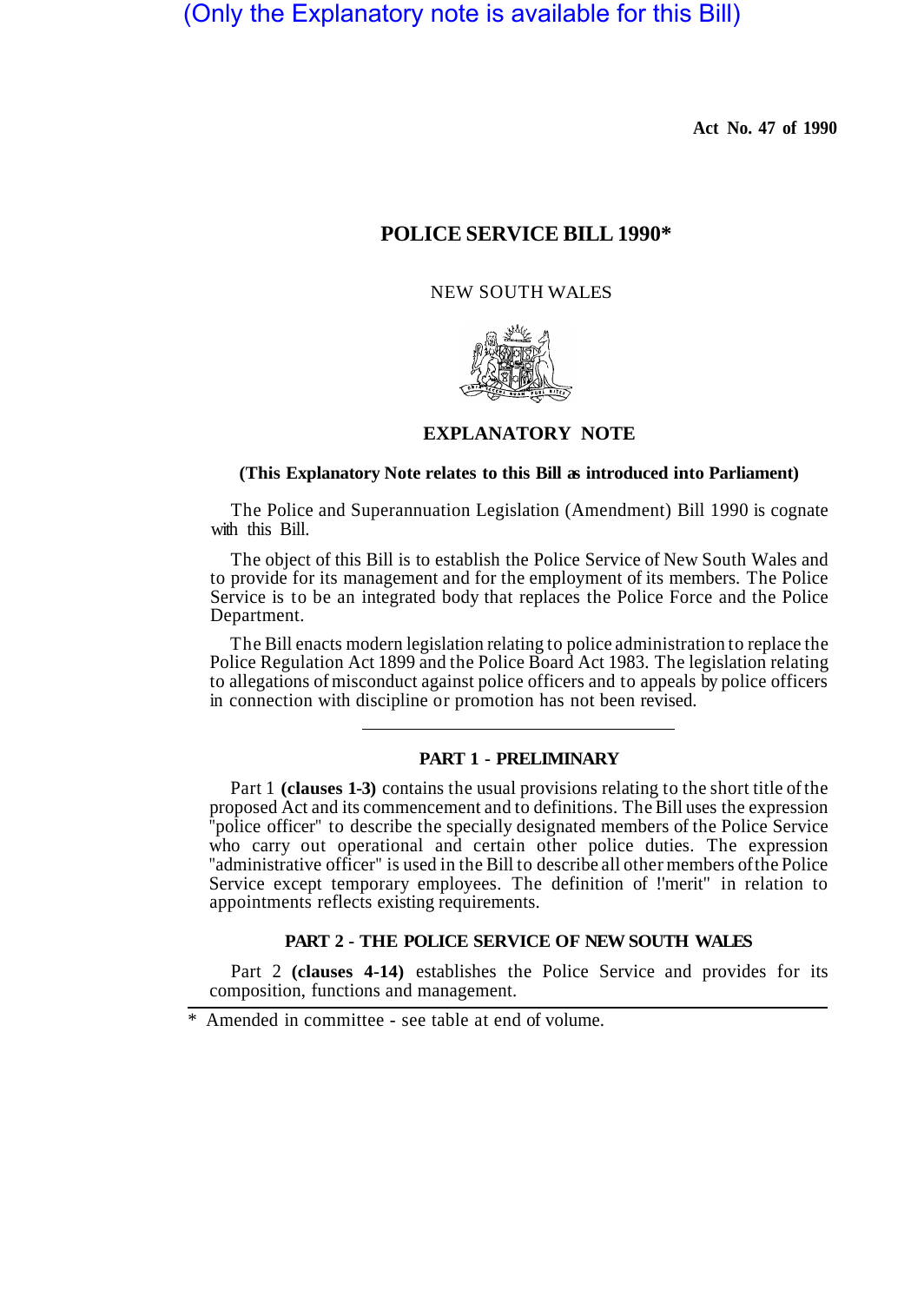**Clause 4** establishes the Police Service.

**Clause 5** provides that the Police Service is comprised of the Commissioner of Police, members of the Police Service Senior Executive Service, all other police officers and administrative officers and temporary employees.

**Clause 6** specifies the mission and general functions of the Police Service. In addition to police services for the prevention and detection of crime, the clause includes existing police services relating to rescues and emergencies.

**Clause 7** requires members of the Police Service to act in accordance with certain stated values.

**Clause 8** makes the Commissioner responsible (subject to the direction of the Minister) for the management and control of the Police Service. The clause reflects the existing arrangements for police administration.

**Clause 9** enables the Treasurer to determine the maximum number of staff in the Police Service.

**Clause 10** enables the Commissioner to create, abolish and otherwise deal with positions in the Police Service. Apart from police officers of the rank of constable and temporary employees, all appointments to the Police Service are to be to specified positions and not to specified ranks.

**Clause 11** provides for the designation by the Commissioner of those positions in the Police Service which involve operational or other police duties and which are to be held by police officers.

**Clauses 12–14** specify the ranks and grades of police officers, requires an oath to be taken by police officers and preserves the common law and other functions of police officers.

## **PART 3 - THE POLICE BOARD OF NEW SOUTH WALES**

Part 3 **(clauses 15–23)** continues the Police Board and re-enacts provisions at present contained in the Police Board Act 1983. The membership and functions of the Board are not changed except for the additional personnel management functions conferred on the Board in connection with the proposed Police Service Senior Executive Service.

## **PART 4 - THE COMMISSIONER OF POLICE**

Part 4 **(clauses 24-31)** provides for the appointment and conditions of employment of the Commissioner of Police. The Part re-enacts existing provisions relating to the Commissioner, including the requirement that the Police Board invite applications for the position and recommend the applicant with the greatest merit and the requirement that any applicant who is not already a police officer be appointed for a fixed term. The Part enables the appointment of an acting Commissioner and provides a general power of delegation instead of the detailed existing statutory requirements for a Deputy Commissioner or Assistant Commissioner to act as Commissioner in certain circumstances.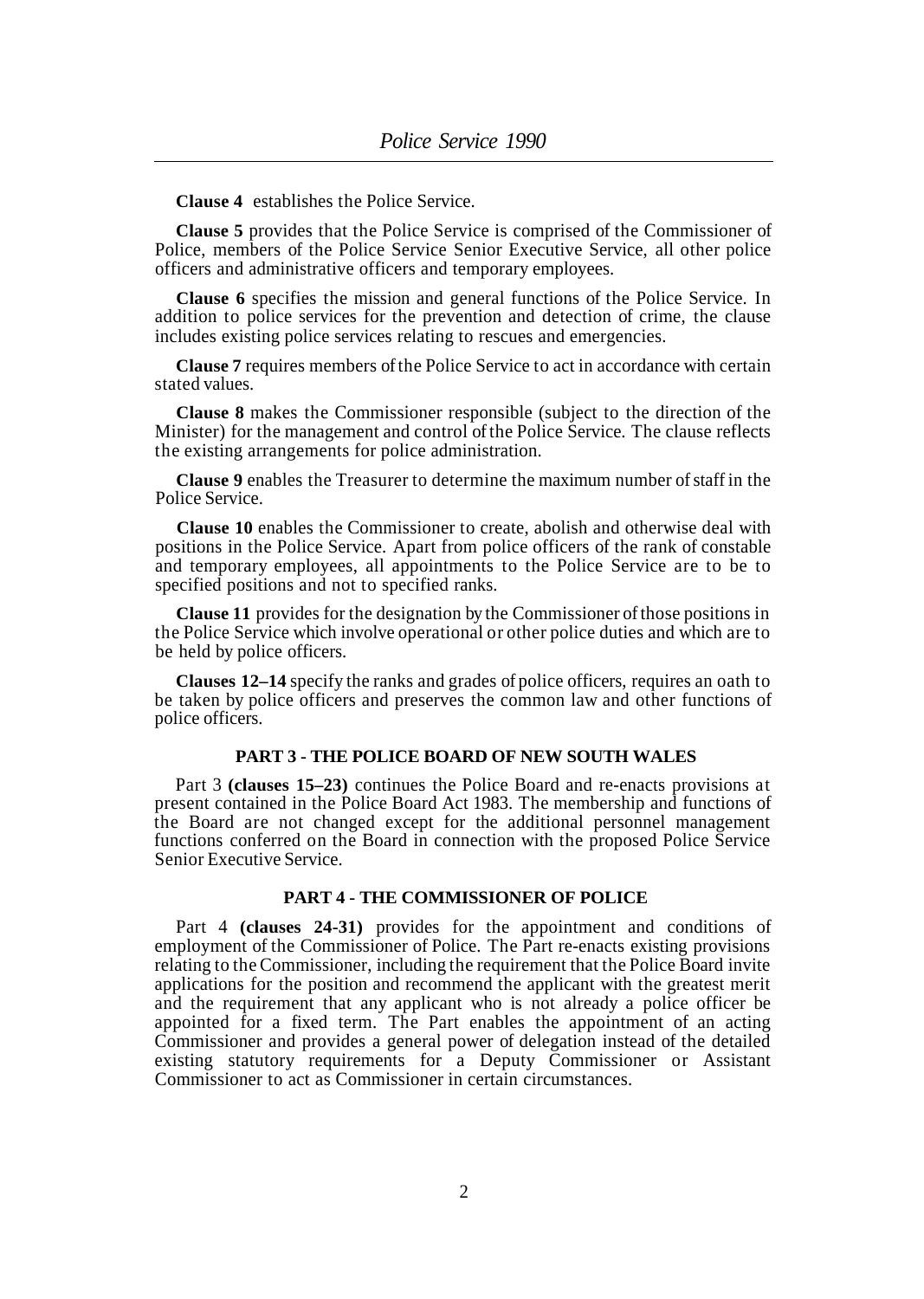# *Police Service 1990*

## **PART 5 - THE POLICE SERVICE SENIOR EXECUTIVE SERVICE**

Part 5 **(clauses 32-61)** provides for a senior executive service within the Police Service. The provisions dealing with the Police Service Senior Executive Service arc similar to those dealing with the senior executive service in the Public Sector Management Act 1988, except that the employer functions are to be exercised by the Police Board. The members eligible for inclusion are police officers (other than the Commissioner) of or above the rank of superintendent and administrative officers who are to be paid remuneration that exceeds that for a Grade 12 administrative officer in the Public Service.

Division 1 **(clause 32)** contains definitions.

Division 2 **(clauses 33-35)** provides that the senior executive service comprises the persons holding the positions specified in Schedule 2 to the proposed Act. The positions are to included by proclamation on the recommendation of the Police Board.

Division 3 **(clauses 36-39)** provides for the appointment of members of the senior executive service. Appointments are to be made on the recommendation of the Police Board. The person recommended for appointment must be the applicant with the greatest merit. Vacant positions must be advertised both within and outside the Police Service unless the Minister approves of the position being advertised only within the Police Service.

Division 4 **(clauses 40–44)** deals with the employment of senior executive officers. Officers are to be employed for a term (not exceeding 5 years) and their employment is to be governed by a contract of employment. The employment of a senior executive officer is excluded from the jurisdiction of industrial tribunals and judicial review by the courts.

Division 5 **(clauses 45-47)** deals with the remuneration of senior executive officers. The total remuneration package is to be determined by the Statutory and Other Officers Remuneration Tribunal and the agreement of the parties as to whether any part of that package is to be taken in the form of specified employment benefits is to be set out in the contract of employment.

Division 6 **(clauses 48-54)** provides for the retirement and removal from office of senior executive officers. Officers may be removed at any time. An officer who has not elected and paid for a right of return to the public sector (or who elects to forgo that right) is entitled to compensation of a maximum of 12 months' salary if removed from the office except for disciplinary reasons.

Division 7 **(clauses 55-68)** contains general provisions, including the preservation of the rights of incumbent officers whose positions become senior executive positions and the transfer of senior executive officers.

## **PART 6 - NON-EXECUTIVE OFFICERS OF THE POLICE SERVICE**

Part 6 **(clauses 62-89)** deals with the appointment and employment of police or administrative officers other than senior executive officers.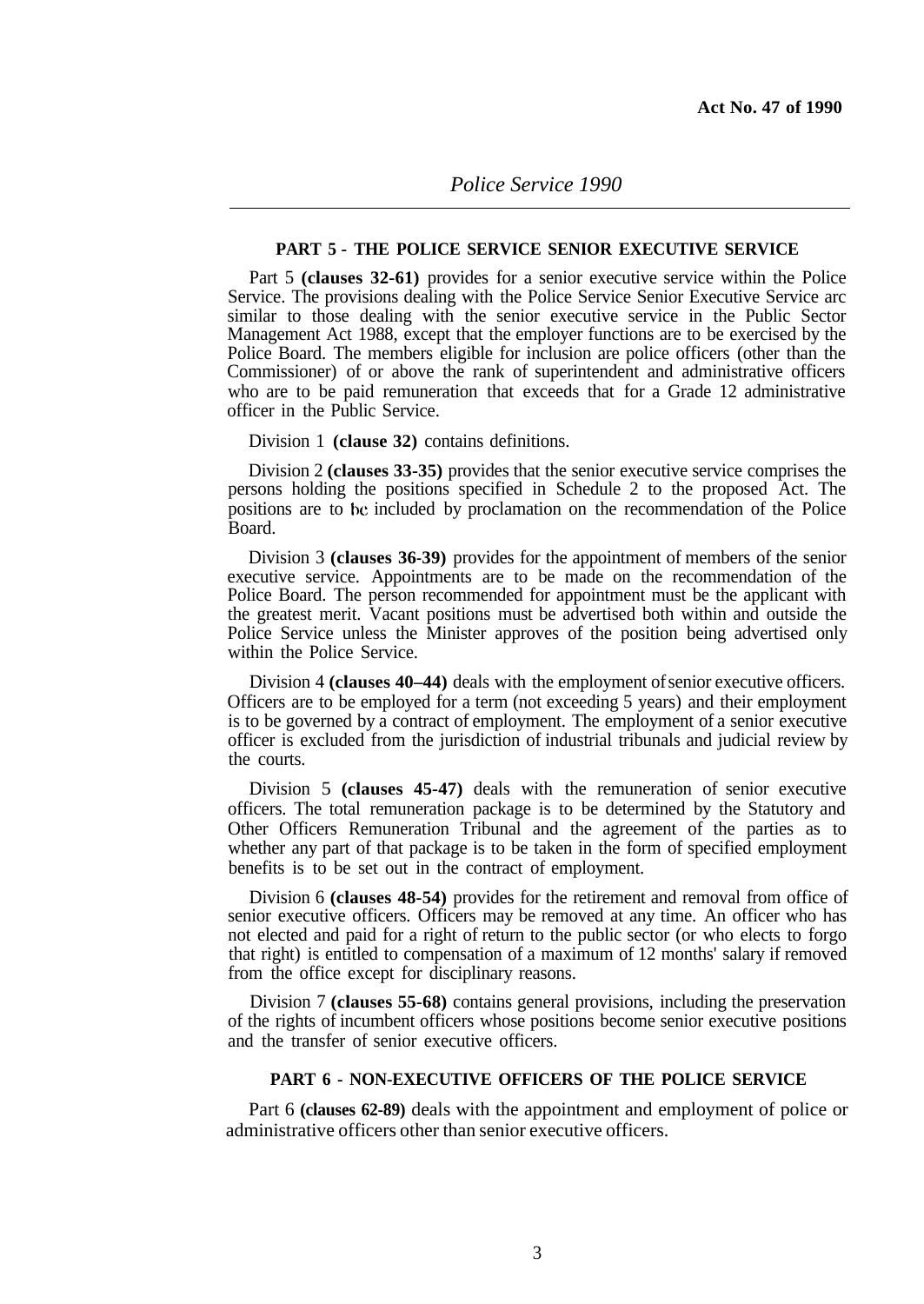Division 1 **(clauses 62 and 63)** contains preliminary matters, including definitions.

Division 2 **(clauses 64-64)** contains general provisions relating to appointments. Non-executive commissioned police officers (such as inspectors) are to be appointed on the recommendation of the Police Board. Other police and administrative officers are to be appointed by the Commissioner. Provision is made to enable certain positions to be advertised for appointment by either police officers or administrative officers. Provision is also made for temporary appointments and transfers.

Division 3 **(clauses 68-72)** provides for the appointment of non-executive commissioned police officers. As at present, only police officers are eligible. The Police Board must recommend for appointment the applicant with the greatest merit.

Division 4 **(clauses 43-78)** provides for the appointment of police officers of the rank of sergeant or constable. The existing provisions for the appointment of constables are retained (except for the removal of the maximum age for appointment of 35 years). The existing provisions for merit-based appointments of sergeants and the restriction of appointments to existing police officers are also retained.

Division 5 **(clauses 79–81)** provides for the appointment of non-executive administrative officers. The existing provisions of the Public Sector Management Act 1988 for merit-based appointments (from within or outside the Service) are retained.

Division 6 **(clauses 82 and 83)** deals with the retirement and vacation of office of non-executive officers.

Division 7 **(clauses 84–86)** retains the existing provisions for the Public Employment Industrial Relations Authority to act as employer for the purposes of the determination of salary, industrial agreements and awards relating to non-executive officers.

Division 8 **(clauses 87–89)** contains general provisions relating to non-executive officers, including the right of administrative Officers in the Police Service to apply for positions in the Public Service as if they had continued to be public servants.

## **PART 7 - TEMPORARY EMPLOYEES OF THE POLICE SERVICE**

Part 7 **(clauses 90 and 91)** provides for the employment in the Police Service of temporary employees in similar terms to the provisions for the employment of temporary employees of the Public Service.

## **PART 8 - GENERAL PROVISIONS RELATING TO EMPLOYMENT OF ALL MEMBERS OF THE POLICE SERVICE**

Part 8 **(clauses 92-96)** enacts general provisions relating to the employment of members of the Police Service, including the re-enactment of existing provisions for members contesting parliamentary elections and the attachment of the wages of members.